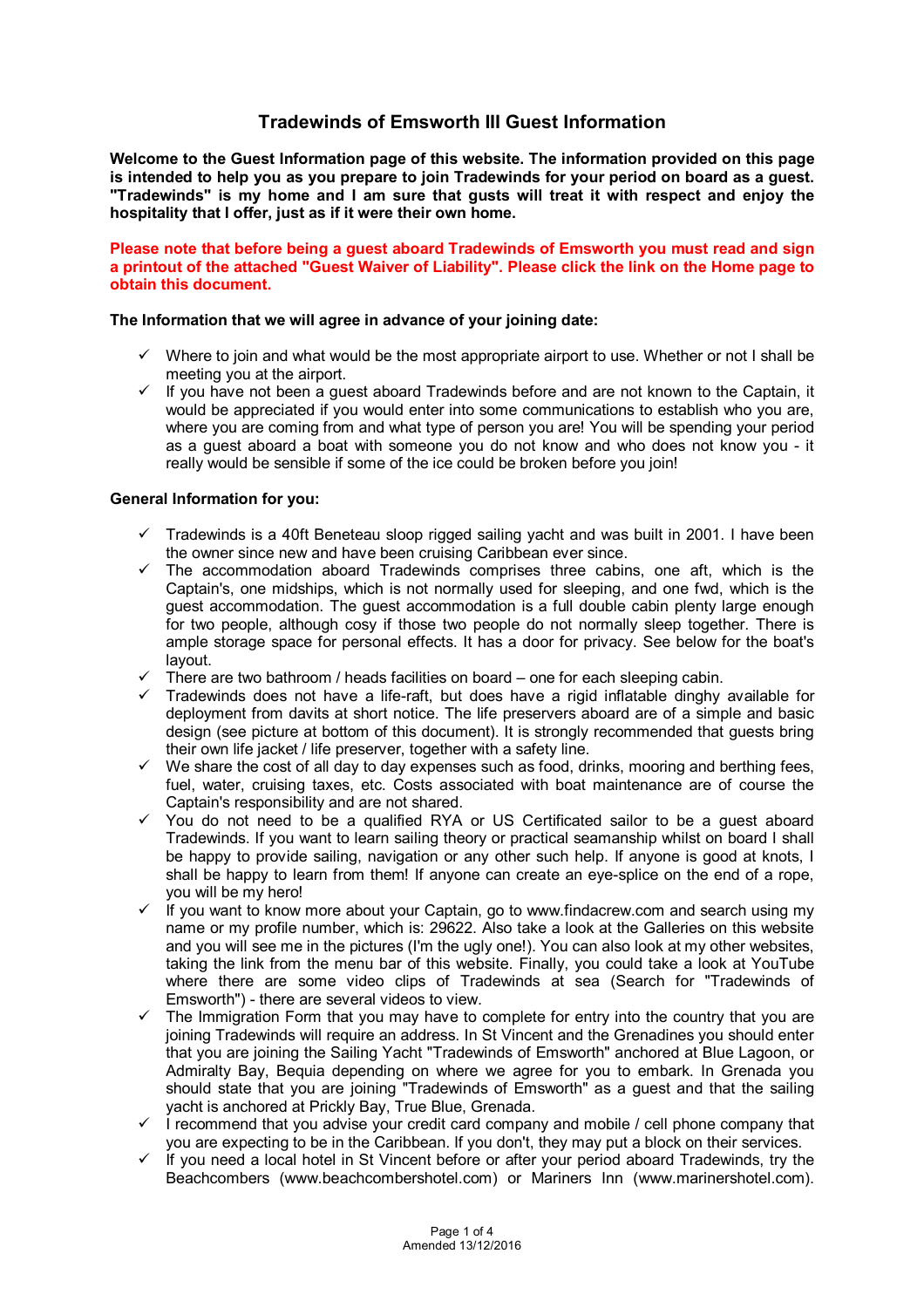Both are relatively close to Blue Lagoon and offer discounts for my former guests (say that you have been referred by TMM)! Their prices are not particularly low - it may cost up to 100 US\$ for a room for one night. Alternatively, if you wish to stay overnight in Kingstown you could try the Highfield Guesthouse, at Lowmans Hill (owned by the Woods family). This is a budget place to stay but nevertheless of a reasonable standard and clean - in 2010 the rates were a maximum of 80 EC\$, but some rooms were less. Call Mr or Mrs Woods on +1 784 457 7563.

- $\checkmark$  If you need a low cost hotel in Barbados, try the "Shonlan Airport Hotel", which is very close to the airport. Call: +1 246 428 0039. The hotel can be booked through: www.hotelrentalgroup.com. A single room overnight in March 2009 cost: US\$ 58.74. Alternatively you may call Trevor on +1 246 265 5675 and he will arrange for you to have overnight accommodation in the bungalow behind his aunt's house close to the airport. She charges less than 100 BB\$ per night. Trevor is a taxi driver and will take you to her place. I have used this accommodation and for a last-minute place to stay it is ideal.
- $\checkmark$  If you need a reasonably priced small hotel in Grenada, try the Relax Inn, which is close to both the airport and Prickly Bay. Their website is:
- http://www.relaxinngrenada.com/contact.html.
- $\checkmark$  I shall probably meet you at the airport at Grenada, or at St Vincent (or off the ferry at Port Elizabeth on the island of Bequia). The ferry port in Kingstown on St Vincent is only a 10 minute taxi drive from the airport and has regular ferries leaving for Bequia (4 a day during the week, dropping to 3 on Saturdays and 2 on Sundays). They all go to Port Elizabeth. Please advise me by text message when you are aboard a ferry.

## **Things to bring:**

- $\checkmark$  Shorts and tee-shirts (make sure that one or more of the tee-shirts gives you full protection from the sun). Deck shoes for walking ashore if you have them - we do not wear shoes on board at all.
- $\checkmark$  Obviously bring your own washing gear etc, but I can supply towels and bedding. Pack everything into a floppy bag of not over 20kg or the airlines may charge you for the excess baggage.
- $\checkmark$  Swim wear. We will definitely swim from Tradewinds whilst at anchor.
- $\checkmark$  You may decide to bring your own snorkel and mask please make sure that they fit and that you can use them. Several guests have joined and had the opportunity on board to do some great snorkelling, only to find that the mask they have brought with them does not fit properly!
- $\checkmark$  Bring your own life jacket / life preserver / harness and safety line. If your life jacket does not include a means of attaching a safety line, please bring a harness so that you may be able to connect yourself safely to the boat in heavy seas. See also note above in General Information.
- $\checkmark$  Shoes suitable for walking. During our island visits we will probably venture beyond the immediate vicinity of where we land. Walks will sometimes take 2-3 hours and invariably involve steep hills.
- $\checkmark$  Sun cream and sun block. The Caribbean is very warm all year round.
- $\checkmark$  If you want to keep in touch with your friends and family, it might be a good idea to bring your own laptop. There are occasional WiFi opportunities, particularly in Bequia and Union Island. Otherwise you will be restricted to using Internet Cafes or the like, which are usually neither comfortable or numerous.
- $\checkmark$  Foreign currency EC\$ are used in the Grenadines. There are plenty of ATMs, including one at your arrival airport. It is best and will cause you less inconvenience if you bring EC\$ with you from your home destination.
- $\checkmark$  Your iPod or MP3 player if you have one, with your music! It makes a refreshing change to hear someone else's tracks!
- $\checkmark$  Ladies I have only limited 110v or 230V electrical supplies when at anchor. Sorry, you will normally not be able to use a hair dryer on board except when connected to shore power in a marina. Hair washing tends to use lots of water!
- $\checkmark$  Bring your camera, camcorder and mobile phones. You will be able to use the chargers (110v or 230v or 12v) on board. Please note that the electrical sockets on board are US and UK types. If you come from another country, please bring an adaptor to fit the UK style 3-pin or USA style sockets. To charge using the 12v system, please bring your charging cable with a USB at one end. This is the preferred method for charging phones, Smartphones or tablets.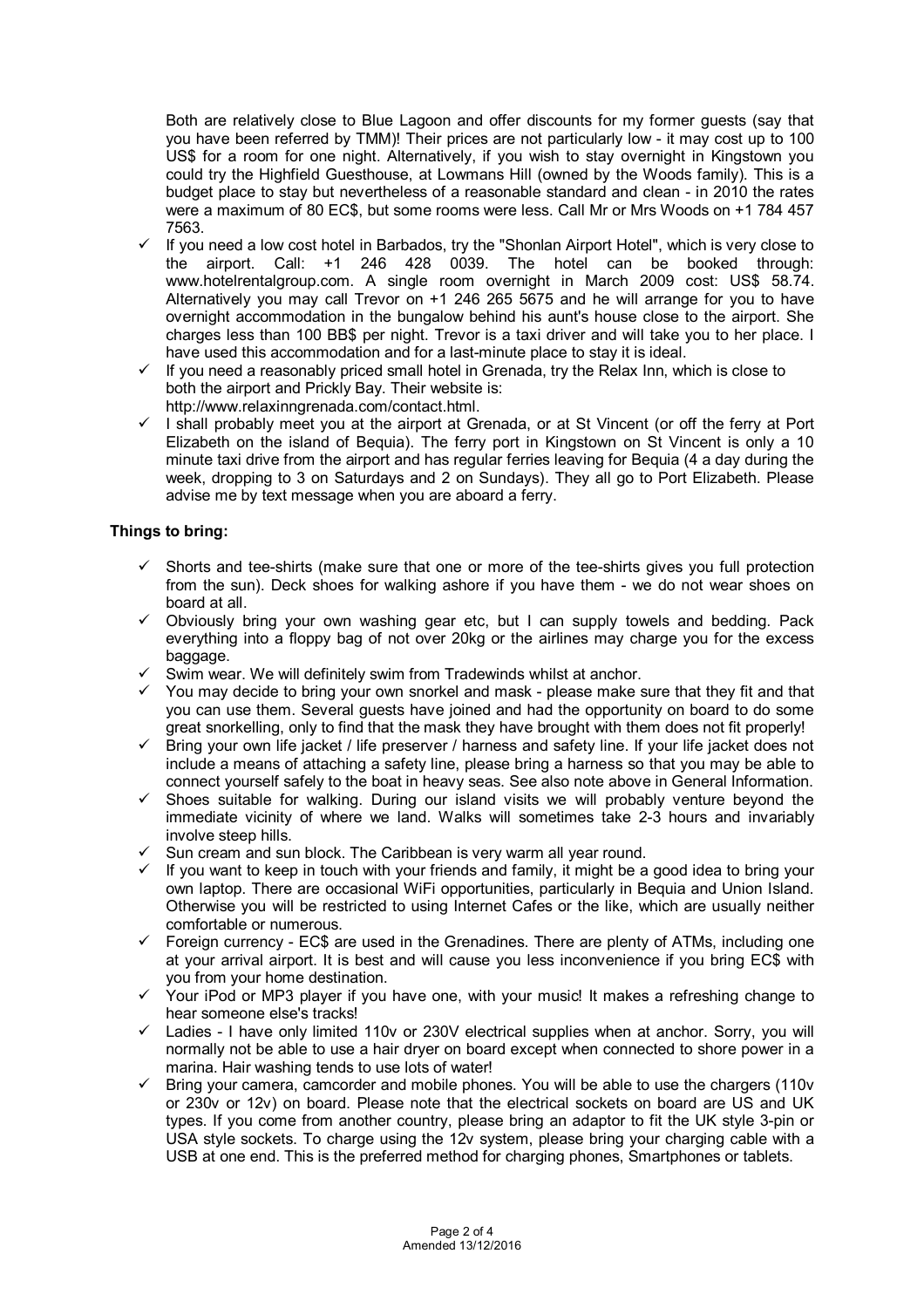- $\checkmark$  Mosquito bite ointment I strongly recommend HC45. Other guests have used Antihisan. There is a not a great problem with mosquitoes in the Grenadines, but it is worth being prepared if one happens to find you.
- $\checkmark$  Travel sickness tablets if you think you will need them.
- $\checkmark$  Electrolyte drink tablets of you perspire a lot.
- $\checkmark$  Your RYA or other sailing Logbook if you have one. I will sign for the miles you do with me.
- $\checkmark$  Books to read. I usually have some on board but they might not be to your taste.
- $\checkmark$  You may decide that you want to check your Travel Insurance to see if it covers sailing offshore in non-coastal / non-territorial waters. I cannot specifically recommend any company but one of my guests has used a broking company called GH Insurance and the policy she got was an "AXA Yachtsman Travel Insurance". The charge was approximately £20 for a 10 day period. It maybe a good starting point for your Internet search. Another guest arranged her insurance through the company "Bishop Skinner Insurance" - they provide special rates for RYA Members and presumably cater for the special needs of coastal and ocean sailors. I understand that their policy covers sailing, world travel in general, luggage and all medical expenses.
- $\checkmark$  The Captain is not a great tea or coffee drinker. If you like traditional English tea or some special blend of coffee, it would be best for you to bring some with you.

## **Things not to bring:**

- $\checkmark$  Rigid Suitcases, as they cannot easily be stowed on board.
- $\checkmark$  Foul weather clothing as they are unlikely to be needed in the Caribbean.
- $\checkmark$  Cigarettes Tradewinds is a non-smoking boat.
- $\checkmark$  Drugs.
- $\checkmark$  Stiletto heels!
- $\checkmark$  Too much!!! Space aboard Tradewinds is limited.

#### **Information I would appreciate from you in advance of joining:**

- $\checkmark$  Please provide me with your detailed travel itinerary including ETDs, ETAs and flight numbers. This helps if your flight is delayed and I have to find out where you are and what time you will be arriving.
- $\checkmark$  If I am not meeting you at the airport, please send a text to me when you arrive at the airport then I'll know to expect you soon.
- $\checkmark$  Please send a text to me just before departing from the final airport before your arrival at the airport we have agreed to meet. If it looks like you are going to be delayed, also send a text.
- $\checkmark$  Please provide me with your mobile telephone number so that we can establish communications when you arrive.
- $\checkmark$  Please provide me with your passport information for the official guest list (number, date issued, expiry date, date of birth, where born, your nationality and passport issuing country). I also need you home address and "Next of Kin" details (for obvious reasons).
- $\checkmark$  It would help if you were to provide me with your food and drink likes and dislikes. I try to do some shopping for essential foodstuffs and drinks before you arrive.

## **The Captain likes:**

- $\checkmark$  Good company, no hassle and no guest pressure.
- $\checkmark$  His mail from UK. If possible please would you bring it out for him. We can communicate on how this can be arranged.
- $\checkmark$  Movies. I prefer movies in electronic form (avi, wav, mp4, mpg, mpeg, etc) on a flash drive so that I can copy them to my PC, but DVDs are fine. I am not keen on Sci-Fi or any movies containing violence.

## **Further Information:**

 $\checkmark$  I prefer to have female company on board - I spent many years at sea in the navy amongst all male crews but now I have a choice, so my choice is female! This is the way it has always been during the years I have been cruising and it has worked out well. I now have so many friends dotted around the world and frequently travel to spend time with them after leaving the